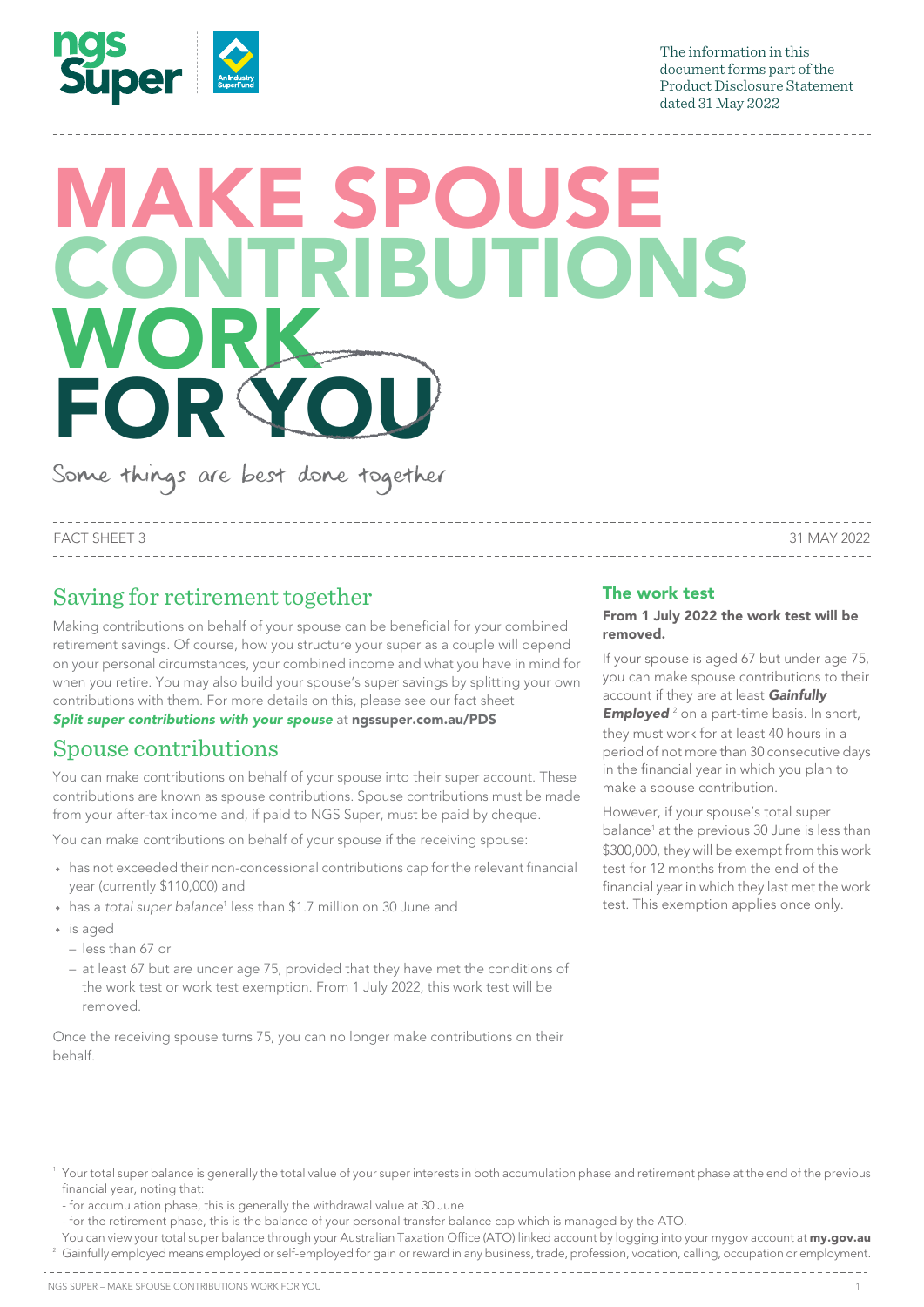# $\bigcap$ **Super**

# GIVE YOUR<br>SPALISER E'S RETIREMENT SAVINGS<br>A ROOST A BOOST SPOUSE'S<br>DETIDEMENT KE UREWEN I<br>SAVINGS **A BOOST**

## Meaning of 'spouse'

The definition of spouse includes a person (of any sex):

- you are legally married to
- you are in a relationship with that is territory laws or
- $\bullet$  who lives with you on a genuine<br>domestic basis in a relationship as a domestic basis in a relationship as a domestic basis in a relationship as a<br>couple (known as a de facto spouse).

More information about this and the eligibility conditions for the spouse super tax offset can be obtained by contacting the ATO on 13 10 20 or by referring to the ATO website [ato.gov.au](https://www.ato.gov.au)

## Tax offset

If you make contributions for your spouse, you may also be eligible to claim a tax offset on these contributions, depending on your spouse's income. The maximum annual tax offset is 18% of a maximum of \$3,000 in spouse contributions (i.e. a maximum of \$540).

The offset available is dependent on the receiving spouse's income.

| registered under certain state or                                                                                                                                                                                                                                            |                                                                                                 |                                                                                                                                                        |
|------------------------------------------------------------------------------------------------------------------------------------------------------------------------------------------------------------------------------------------------------------------------------|-------------------------------------------------------------------------------------------------|--------------------------------------------------------------------------------------------------------------------------------------------------------|
| territory laws or                                                                                                                                                                                                                                                            | Receiving spouse's annual income                                                                | <b>Tax offset available</b>                                                                                                                            |
| • who lives with you on a genuine<br>domestic basis in a relationship as a<br>couple (known as a de facto spouse).                                                                                                                                                           | Less than the low income threshold of<br>\$37,000                                               | The contributing spouse will receive the full offset:<br>18% x contribution amount<br>(contribution up to \$3,000)                                     |
| However, the Australian Taxation Office<br>(ATO) specifically states that if you are<br>legally married to someone but you live<br>'separately and apart' on a permanent<br>basis, then that person will not be<br>regarded as your spouse under the<br>superannuation laws. | More than the low income threshold<br>and less than the cut-out income<br>threshold of \$40,000 | The offset is reduced for every \$1 that the receiving<br>spouse's income is over the low income threshold.<br>Therefore, 18% of the lesser of either: |
|                                                                                                                                                                                                                                                                              |                                                                                                 | • the contribution amount<br>or                                                                                                                        |
|                                                                                                                                                                                                                                                                              |                                                                                                 | • \$3,000 less (spouse salary less low income threshold)                                                                                               |
|                                                                                                                                                                                                                                                                              | More than the cut-out income threshold                                                          | No offset is available                                                                                                                                 |
|                                                                                                                                                                                                                                                                              |                                                                                                 |                                                                                                                                                        |

## How to make a spouse contribution support than you are than you

To make a contribution into your spouse's account with us, you will need to: of *Veterans' a commodition into your* sp

- complete a **Spouse contribution form** available at [ngssuper.com.au/forms](https://ngssuper.com.au/forms)
- send the completed form with cheque to: NGS Super contributions between spouse accounts could also help to maximise the combined also help to maximise the combined also help to maximise the combined also help to maximise the combined also help to maximise the co GPO Box 4303 and the retirement phase super that is moved in the retirement phase.

Melbourne VIC 3001 INCIDUMITIC VIC JUDI